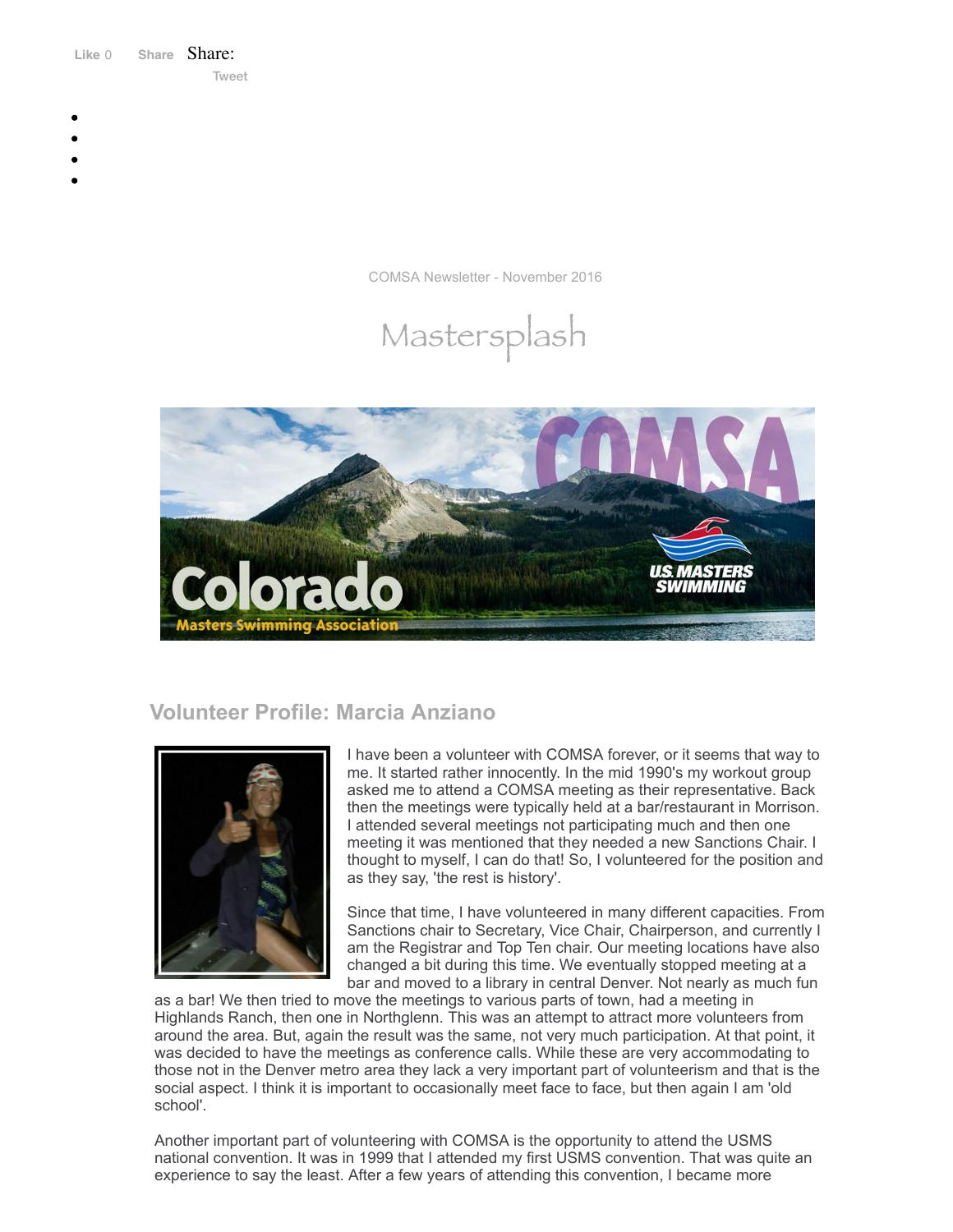involved at the National level. I served on the Fitness Education Committee, first as a member, then vice chair, and then committee chair for a number of years. In addition, I served as Zone Chair for the Breadbasket Zone for 2 years, and am again currently serving in this position. I also served on the Legislation Committee for a number of years and currently am on the Registration committee.

Enough about me, I would love to see more of you get involved in the dry side of the sport. You can also start as a workout group rep. You can call into the meetings and become familiar with the work that has to be done to support the organization and maybe you would like to volunteer to help out in some way. We always welcome new volunteers. We are not scary, well, maybe Brian is, and could use the help and support. Your input would be appreciated. The meeting schedule is on the COMSA website. If you are interested, just contact one of the board members and ask to receive the meeting notices.

## **A Letter of Thanks Thank You Swimmers**

### Dear COMSA,

Perhaps it is just me, or Russian hackers, or the election; but the last college meet I officiated and yesterday's Masters Nash Splash have had computer problems.

Sometimes you just have to fake it without technology.

But I am really writing to thank the swimmers yesterday for their cooperation and understanding for the first 11 events as we had to get creative with getting heats ready because we could not get heat sheets or even know how many entries there were.

For those who were not there, we called for all entrants in an event to come to the table. Then the starter made a quick guess at how many folks showed up I.E., between 20 and 30 for the women's 400 M Free and therefore about 3 heats) and asked the group to seed themselves by simply having 10 at a time go up to the blocks, and print their name on a sheet the timer had. At the completion of the heat the timer wrote down the time from the scoreboard and the watch time. Then the next 10 did the same 'till there was nobody left standing by the table.

It went very well.

All this time the meet's cyber geek, Molly McGannon, realized that she could bypass the new meet manager's input by her magic of putting the entries in by hand. Form event 12 on, we had heat sheets by age and not time, sort of like nationals and the meet went on. We couldn't have pulled this off without their willingness to go with this solution and without Magic Molly's creative fix. So thanks again.

John Tobin, Official

## **To Breathe or Not to Breathe**

**Conventional & unconventional ideas about how often to breathe in sprint freestyle**

### By: Scott Bay | October 27, 2016

As terrestrially based creatures, we need to breathe. In most sports, breathing happens naturally, without any real thought required by the athlete as to when or how much to breathe. But swimming is different, and sprint freestyle is even more so.

There are several different schools of thought for when and how much to breathe in a 50-meter sprint freestyle race. Some say you should breathe no more than twice, some say once, and still others say not at all. So who's right, if any of them are?

### *[Continue](http://www.usms.org/articles/articledisplay.php?aid=3288) reading*

**2016 USMS Convention Summary**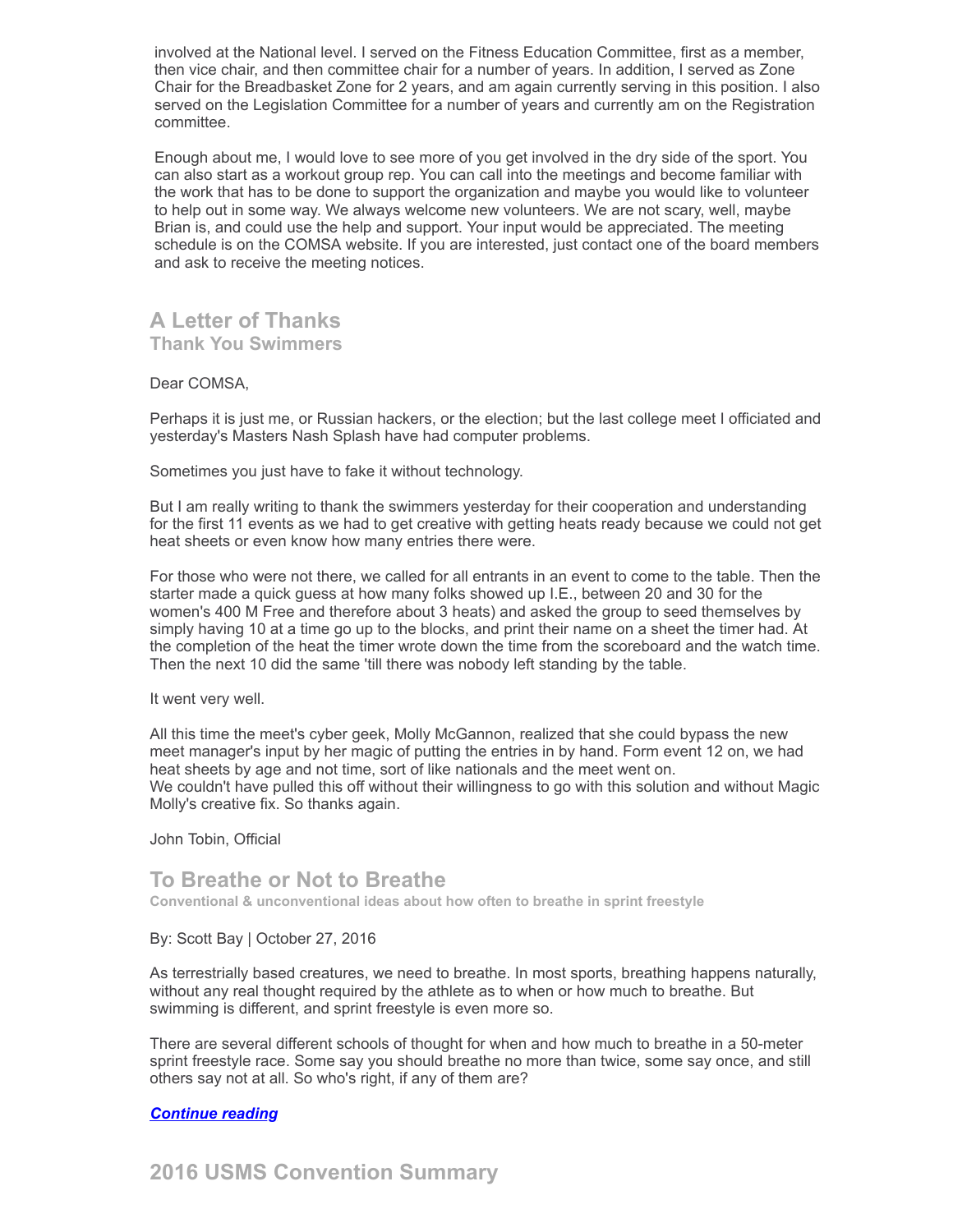U.S. Masters Swimming 2016 Convention was held September 21-25, 2016, in Atlanta, Georgia. COMSA had a number of delegates attend this convention. There are a few items that came from those sessions that will effect COMSA members. Here is a list of those items:

- Maximum events per day has increased to 6 a day verses 5
- Membership cost will now be \$52 due to a \$2 increase by USMS
- USMS is now charging \$50 for Recognized events

USMS posts the information to their *[website](http://www.usms.org/admin/conv/2016/)* if you would like to see *further [details](http://www.usms.org/admin/conv/2016/)*.

## **COMSA Masters Short Course Championships**

Plans continue to solidify for the COMSA Masters Short Course Championships in March of 2017. Here are the current details:

**Date:** March 24-26, 2017 **Location:** *El Pomar [Natatorium](http://www.coloradomesa.edu/wp/sportscommission/venue/el-pomar-natatorium/)*, Grand Junction **Hotel [Information:](http://www.comsa.org/events/2017/HOTELBOOKINGINFORMCOMSA2017.pdf)** (Make your reservation by Feb. 23, 2017 to receive this special rate.) **Visitor Information**

- *Grand Junction [Overview](https://www.youtube.com/watch?v=cs5FHADGrFY)*
- *[Culinary](https://www.youtube.com/watch?v=g_9Bjubp08w)*

## **CMS Apparel**

Colorado Masters apparel is now available through the Swim Team Store website. Long and short sleeve tee shirts and hoodies are available in black or white. Shorts and swim suits are in black only. Colors are all shown in black, the white choice is available once item is clicked on. All items have the Colorado Masters Swimming logo from this year as seen above. Purchase your apparel now and have items shipped directly to you.



[http://www.thelifeguardstore.com/lgsteams/productcart/pc/viewCategories.asp?](http://www.thelifeguardstore.com/lgsteams/productcart/pc/viewCategories.asp?idCategory=2980&idAffiliate=677) idCategory=2980&idAffiliate=677Â

username: colorado password: masters

**[Register Now](http://comsa.org/joining/index.html)**

**[Clubs and Workout Groups](http://comsa.org/clubs/index.html)**

**[More About Us](http://comsa.org/)**

 **[Contact Us](mailto:swimkdavis@gmail.com)**

### **Quick Links Upcoming Events Ongoing Events**

**December 29, 2016 Denver Masters Holiday Freestyle Clinic Time: 12:00 -2:00 pm. Cost: \$40.00 includes video analysis. El Pomar Natatorium University of Denver, 2201 East Asbury Avenue, Denver, CO 80210**

**[Participants](http://www.usms.org/reg/register.php) need to be USMS members for insurance purposes. RSVP and save your spot by contacting Andrew Le Vasseur, Denver Masters, Head Coach swimmasters@du.edu [Schedule for Denver Masters Clinic](http://www.comsa.org/events/2016/Denver%20Master%20Swimming%20Clinic%20Schedule.pdf)**

*Save the Date*